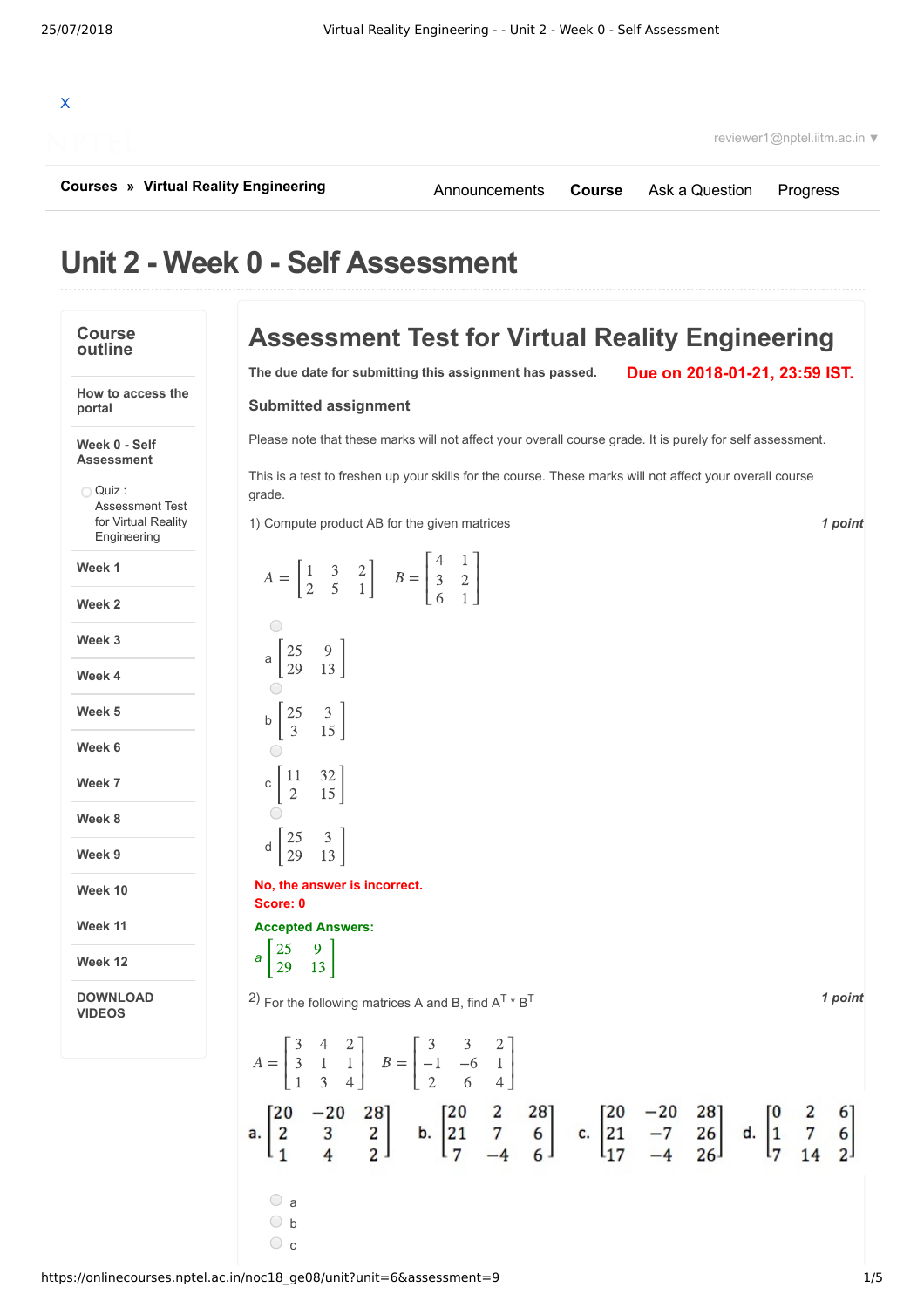25/07/2018 Virtual Reality Engineering - - Unit 2 - Week 0 - Self Assessment  $\circ$  d **No, the answer is incorrect. Score: 0 Accepted Answers:** *c* <sup>3)</sup> For the given matrices A and B, compute  $(2A)^T$  -  $(3B)^T$  and the same of the state of the state of the state of the state of the state of the state of the state of the state of the state of the state of the state of ⎡ 3 4  $2^{\degree}$ ⎤ ⎡ 3 3  $2^{\degree}$ ⎤  $\mathsf{L}$  $\blacksquare$  $\mathsf{L}$  $\blacksquare$  $A = \begin{bmatrix} 3 & 1 & 1 \end{bmatrix}$   $B =$ −1 −6 3 1 1 1  $\mathsf{L}$  $\perp$  $\mathsf{I}$  $\perp$ 1 3 4 2 6 4 ⎣ ⎦ ⎣ ⎦ a.  $\begin{bmatrix} 3 & 4 & 2 \\ 1 & 6 & 1 \\ 5 & 6 & 4 \end{bmatrix}$  b.  $\begin{bmatrix} -3 & 9 & -4 \\ -1 & 20 & -12 \\ -2 & -1 & -4 \end{bmatrix}$  c.  $\begin{bmatrix} 3 & 2 & 2 \\ 1 & 3 & 1 \\ 5 & 3 & 4 \end{bmatrix}$  d.  $\begin{bmatrix} 1 & 1 & 3 \\ 1 & 3 & 3 \\ -2 & -4 & 8 \end{bmatrix}$ a  $\bigcirc$  b  $\circ$  c  $\bigcirc$  d **No, the answer is incorrect. Score: 0 Accepted Answers:** *b* 4) For the following matrices A and B, check if  $(A + B)^T = A^T + B^T$ , and what is the value of  $\qquad$  1 point  $(A + B)^T$  ? Γ 3 4 2 ⎤ ⎡ 3 3 2 ⎤  $\mathsf I$  $\vert$  $\parallel$  $\overline{\phantom{a}}$  $A = \begin{bmatrix} 3 & 1 & 1 \end{bmatrix}$   $B =$ −1 −6 3 1 1 1 ⎣ 1 3 4 ⎦ ⎣ 2 6 4 ⎦ a.  $\begin{bmatrix} 3 & 2 & 2 \\ 1 & 3 & 1 \\ 5 & 3 & 4 \end{bmatrix}$  b.  $\begin{bmatrix} 1 & 1 & 3 \\ 1 & 3 & -3 \\ -2 & -4 & -4 \end{bmatrix}$  c.  $\begin{bmatrix} 3 & 5 & 2 \\ 1 & 0 & 1 \\ 5 & 6 & 4 \end{bmatrix}$  d.  $\begin{bmatrix} 6 & 2 & 3 \\ 7 & -5 & 9 \\ 4 & 2 & 8 \end{bmatrix}$ a  $\bigcirc$  b  $\circ$  c  $\bigcirc$  d **No, the answer is incorrect. Score: 0 Accepted Answers:** *d* 5) For the given matrices, check if  $3(AB) = (3A)B = A(3B)$  and what is the value of  $\overline{\phantom{a}}$  1 point 3AB? Γ 3 4 2 ⎤ ⎡ 3 3 2 ⎤ ⎢ ⎢  $\vert$  $\parallel$  $\overline{\phantom{a}}$  $A = \begin{bmatrix} 3 & 1 & 1 \end{bmatrix}$   $B =$ −1 −6 3 1 1 1 ⎣ 1 3 4  $\perp$ ⎣ 2 6 4  $\perp$ a.  $\begin{bmatrix} 27 & -9 & 54 \\ 30 & 27 & 33 \\ 24 & 27 & 63 \end{bmatrix}$  b.  $\begin{bmatrix} 13 & 2 & 2 \\ 1 & 13 & 1 \\ 5 & 3 & 4 \end{bmatrix}$  c.  $\begin{bmatrix} 1 & 1 & 3 \\ 1 & 3 & 3 \\ -2 & 4 & 4 \end{bmatrix}$  d.  $\begin{bmatrix} 3 & 4 & 2 \\ 1 & 6 & 1 \\ 5 & 6 & 4 \end{bmatrix}$ 

 $\bigcirc$  a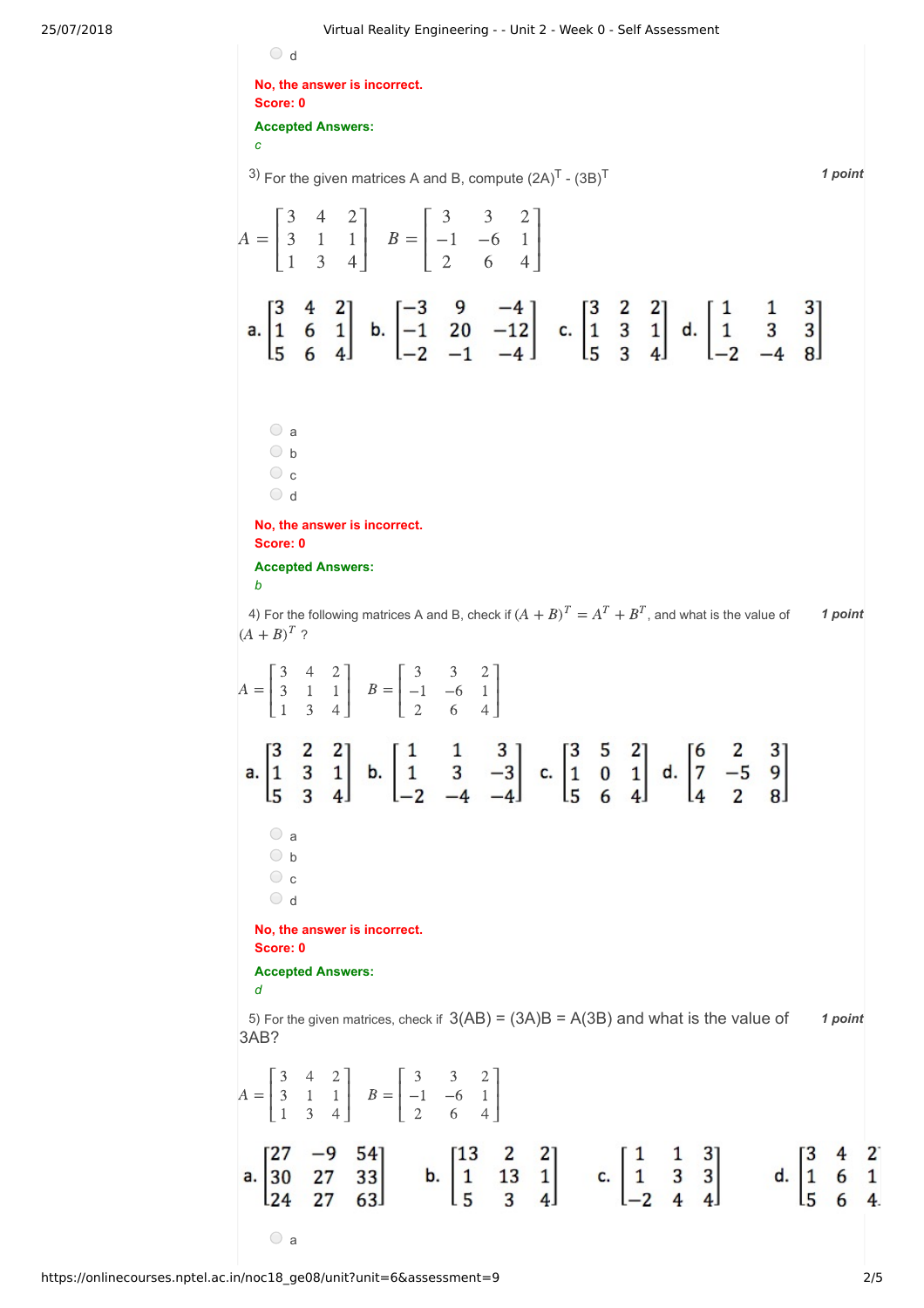$\circ$  b  $\circ$  c  $\bigcirc$  d **No, the answer is incorrect. Score: 0**

**Accepted Answers:**

*a*

6) For the following matrices, check if  $(AB)^T = B^T * A^T$  and what is the value of  $(AB)^T$  **1 point** 

Γ 3 4 2 ⎤ ⎡ 3 3 2 ⎤ ⎢ ⎢  $\vert$  $\parallel$  $\overline{\phantom{a}}$  $A = \begin{bmatrix} 3 & 1 & 1 \end{bmatrix}$   $B =$ −1 −6 3 1 1 1 ⎣ ⎦ ⎣  $\perp$ 1 3 4 2 6 4 a.  $\begin{bmatrix} 3 & 12 & 21 \\ 11 & 3 & 10 \\ 15 & 3 & 4 \end{bmatrix}$  b.  $\begin{bmatrix} 3 & 4 & 2 \\ 1 & 6 & 1 \\ 5 & 6 & 4 \end{bmatrix}$  c.  $\begin{bmatrix} 9 & 10 & 8 \\ -3 & 9 & 9 \\ 18 & 11 & 21 \end{bmatrix}$  d.  $\begin{bmatrix} 1 & 1 & 3 \\ 1 & 3 & -3 \\ -2 & -4 & -4 \end{bmatrix}$  $\circ$  a  $\bigcirc$  b  $\circ$  c  $\circ$  d

**No, the answer is incorrect. Score: 0**

**Accepted Answers:**

*c*

7) Express the given matrix as a sum of symmetric matrix and a skew 1 point symmetric matrix.

 $A =$ Γ ⎣ ⎢ ⎢ 4 1 −5 2 3 0 −3 −6  $-7$ ⎤ ⎦  $\vert$ 

hint:  $((A + A^T) + (A - A^T))/2$ 

a b c d **No, the answer is incorrect. Score: 0 Accepted Answers:** *d*

https://onlinecourses.nptel.ac.in/noc18\_ge08/unit?unit=6&assessment=9 3/5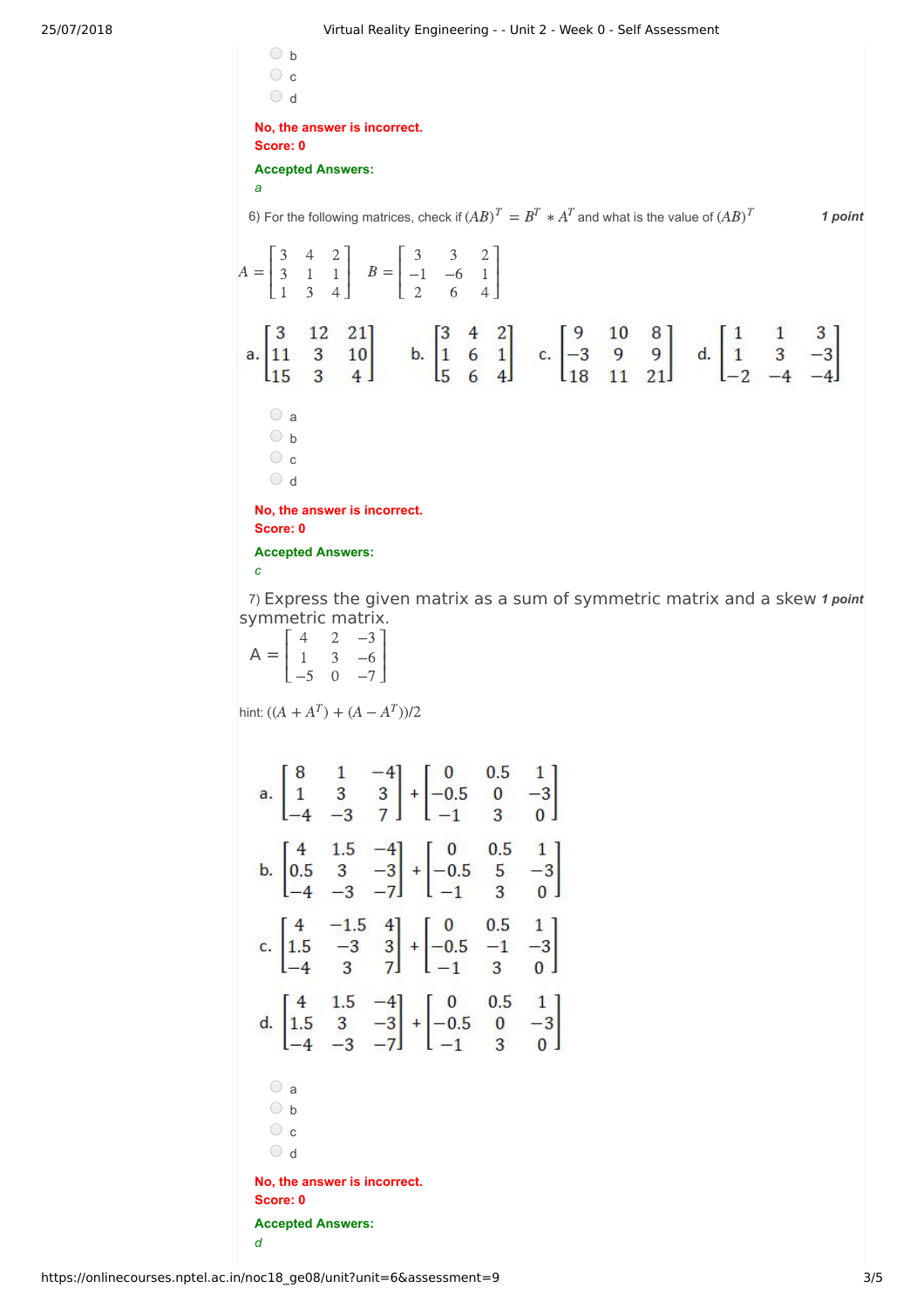25/07/2018 Virtual Reality Engineering - - Unit 2 - Week 0 - Self Assessment

8) Check whether the inverse of the given matrix exist, and if it exist 1 point

| find its inverse<br>$A = \begin{bmatrix} 1 & 1 & 3 \\ 1 & 3 & -3 \\ -2 & -4 & -4 \end{bmatrix}$                                                                                                                                                                                                                          |                                                                                                                                                                                                                                             |
|--------------------------------------------------------------------------------------------------------------------------------------------------------------------------------------------------------------------------------------------------------------------------------------------------------------------------|---------------------------------------------------------------------------------------------------------------------------------------------------------------------------------------------------------------------------------------------|
| a. $\begin{bmatrix} 0.25 & 1.75 & 1.5 \\ -1.25 & -0.25 & -0.75 \\ 0.5 & -0.25 & -0.25 \end{bmatrix}$                                                                                                                                                                                                                     | b. $\begin{bmatrix} 3 & 1 & 1.5 \\ -1.25 & -0.25 & -0.75 \\ -0.25 & -0.25 & -0.25 \end{bmatrix}$                                                                                                                                            |
| c. $\begin{bmatrix} 0.75 & 0.1 & 0.5 \\ -1.25 & -0.25 & -0.5 \\ -0.25 & -0.5 & -0.25 \end{bmatrix}$ d. $\begin{bmatrix} 3 & 1 & 1.5 \\ -1.25 & 0.25 & -0.75 \\ -0.25 & 0.25 & -0.25 \end{bmatrix}$                                                                                                                       |                                                                                                                                                                                                                                             |
| $\circ$ a<br>$\bigcirc$ b<br>$\circ$ c<br>$\circ$ d                                                                                                                                                                                                                                                                      |                                                                                                                                                                                                                                             |
| No, the answer is incorrect.<br>Score: 0                                                                                                                                                                                                                                                                                 |                                                                                                                                                                                                                                             |
| <b>Accepted Answers:</b><br>b                                                                                                                                                                                                                                                                                            |                                                                                                                                                                                                                                             |
| 9) Using the matrices given below, find matrix B.                                                                                                                                                                                                                                                                        | 1 point                                                                                                                                                                                                                                     |
| $A = \begin{bmatrix} 3 & 2 & 2 \\ 1 & 3 & 1 \\ 5 & 3 & 4 \end{bmatrix}$<br>and the product                                                                                                                                                                                                                               |                                                                                                                                                                                                                                             |
| $AB = \begin{bmatrix} 3 & 4 & 2 \\ 1 & 6 & 1 \\ 5 & 6 & 4 \end{bmatrix}$                                                                                                                                                                                                                                                 |                                                                                                                                                                                                                                             |
| $0 \quad 0$ ]<br>$\lceil 1 \rceil$<br>$0 \quad 0$ ]<br>$\sqrt{1}$<br>$\lceil 1 \rceil$<br>$\overline{c}$<br>$\mathbf{1}$<br>b. 0<br>$\overline{0}$<br>$\overline{0}$<br>$\overline{0}$<br>$\mathbf{0}$<br>c.<br>а.<br>$\overline{0}$<br>$\overline{0}$<br>1 <sub>1</sub><br>L0<br>L <sub>0</sub><br>IО<br>1 <sub>l</sub> | $0 \quad 0$ ]<br>$\lceil 1 \rceil$<br>0 <sub>1</sub><br>$\mathbf{1}$<br>$\overline{c}$<br>$\boldsymbol{0}$<br>$\vert 0 \vert$<br>d.<br>$\theta$<br>$\mathbf{0}$<br>$\theta$<br>$\theta$<br>1 <sub>1</sub><br>L <sub>0</sub><br>$\mathbf{1}$ |
| hint: $B = (AB)^*A^{-1}$                                                                                                                                                                                                                                                                                                 |                                                                                                                                                                                                                                             |
| $\circ$ a<br>$\circ$ b<br>$\circ$ c<br>$\circ$ d                                                                                                                                                                                                                                                                         |                                                                                                                                                                                                                                             |
| No, the answer is incorrect.<br>Score: 0                                                                                                                                                                                                                                                                                 |                                                                                                                                                                                                                                             |
| <b>Accepted Answers:</b><br>b                                                                                                                                                                                                                                                                                            |                                                                                                                                                                                                                                             |
| 10Consider two sensors (A&B) which have measured a parameter 'X' for three trials, as<br>given in the table. The actual value of X is 4.3256.<br>Sensor B<br>Sensor A                                                                                                                                                    | 1 point                                                                                                                                                                                                                                     |

|         | Sensor A | Sensor B |
|---------|----------|----------|
| Trial 1 | 3.9852   | 4.3251   |
| Trial 2 | 3.9851   | 3.9943   |
| Trial 3 | 3.9852   | 4.2532   |

which of the following is correct?

O Sensor A has more accuracy than Sensor B